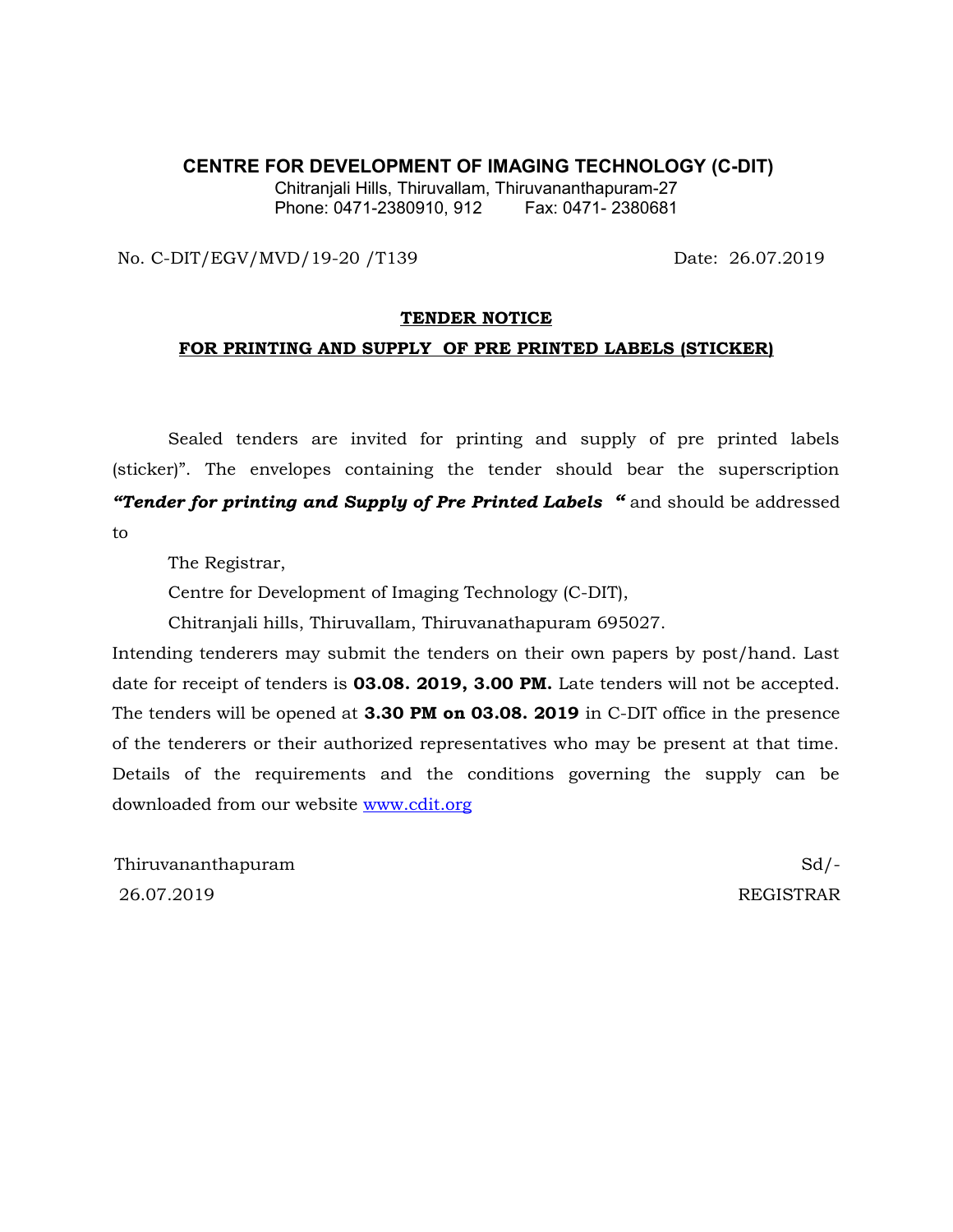# **CENTRE FOR DEVELOPMENT OF IMAGING TECHNOLOGY (C-DIT)**

Chitranjali Hills, Thiruvallam, Thiruvananthapuram-27 Phone: 0471-2380910, 912 Fax: 0471-2380681

No. C-DIT/EGV/MVD/19-20 /T139 Date: 26.07.2019

## **PRINTING AND SUPPLY OF PRE PRINTED LABELS (STICKER)**

# **Scope of work**

This tender is invited for printing and supply of pre printed labels (sticker) at e-Governance support Division, C-DIT Main Campus Thiruvallam

# **SPECIFICATION FOR PRINTING PRE PRINTED LABELS (STICKER)**

|                                               | 1. Security features : Logo printing, Single colour printing, 70GSM put on<br>releasing paper (Sticker) |
|-----------------------------------------------|---------------------------------------------------------------------------------------------------------|
| 2.Document type                               | $\therefore$ 8 stickers of 7.8 x 3.5 cm                                                                 |
| 3. Paper size                                 | : sticker forms in continuous stationary format $4$ " $\times$ 12"                                      |
| Necessary documents will be provided by C-DIT |                                                                                                         |

### **GENERAL TERMS AND CONDITIONS**

- 1. Rate : Rate should be quoted on per sticker basis
- 2.Packing : 500 nos in inner box (300 GSM white duplex card) and 8 such inner boxes further packed in a stretch film sealed carton with customized printing with serial numbering.

# **1. ELIGIBILITY CRITERIA OF TENDERER**

To qualify for award of the work, the intending bidder must be with prior experience in same or similar work at least to two clients in the last two years.

2. The bidders will be responsible for effecting supply to the entire satisfaction of the undersigned or his authorized representatives. In case any defect in the item supplied is noticed, such item will be rejected at the risk and cost of the Supplier.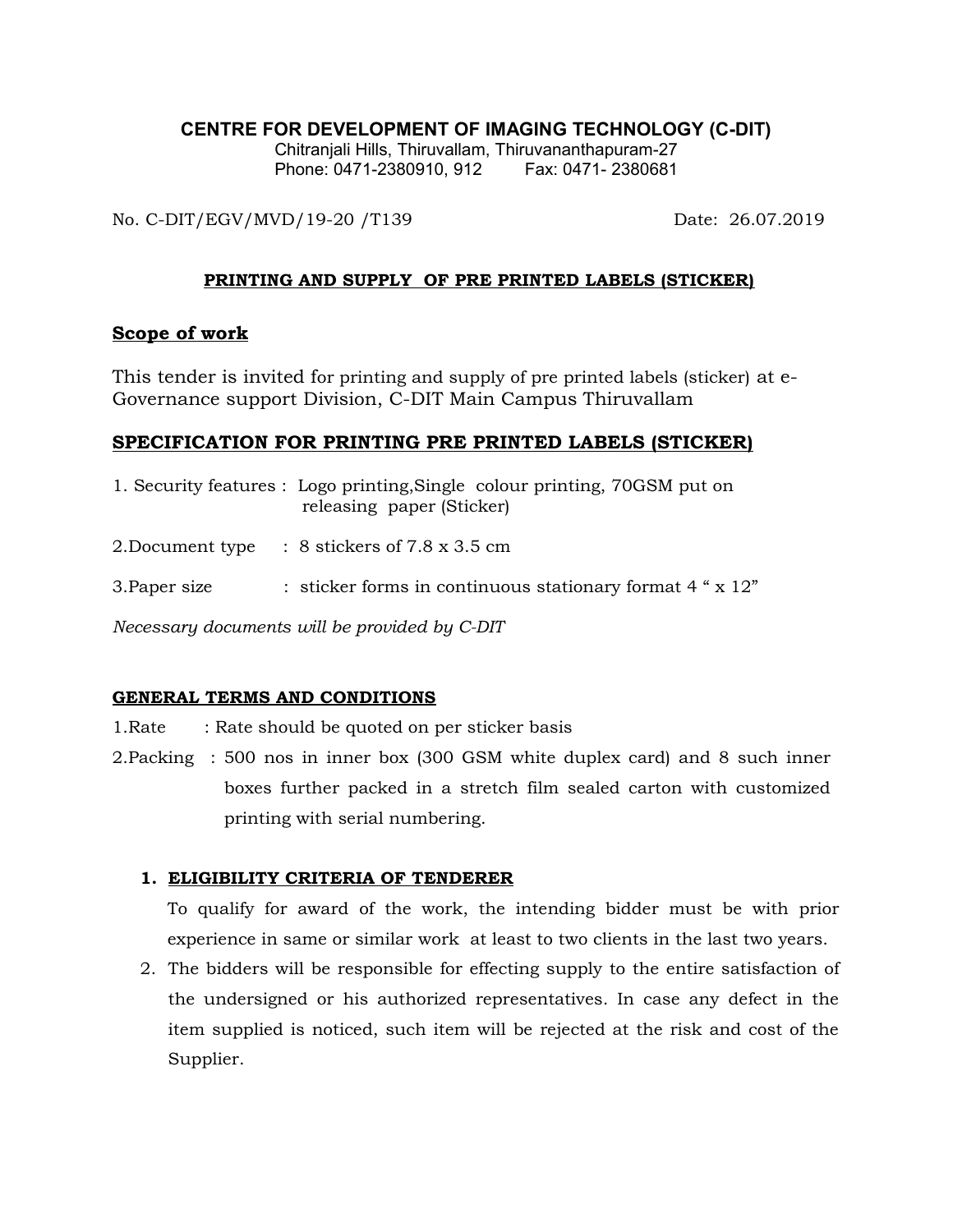- 3. The undersigned does not bind himself to accept the lowest tender and reserve himself the rights of accepting the whole or any part of the tender and the bidder shall be bound to supply the accepted item at the rates quoted. C-DIT reserve the right to split the quantity of items to be supplied among one or more bidders, at the sole discretion
- 4. No advance payment will be made against supplies.
- 5. The rate quoted by the bidder shall be inclusive of the transportation charges . Rates quoted by the bidder shall be valid for a period of one year from the date of opening of the tender.

6. Period of completion of work shall be specifically indicated in the tender and strictly adhered to. The work shall be arranged within 7 **days** on receipt of the firm order

- 7. The rate should be quoted for the unit shown in the list and tenders which do not indicate this essential information will not be considered.
- 8. There is no separate bid form. The supplier shall submit the price offers in their own paper
- 9. The rate quoted for material shall be firm and no enhancement will be allowed under any circumstances.
- 10.Any dispute / differences between the parties arising out of and in connection with the contract shall be settled amicably by mutual negotiations. Unresolved disputes/ differences, if any, shall be settled by Arbitration and the arbitration proceedings shall be conducted at Thiruvananthapuram (India) in English language, under the Indian Arbitration and Conciliation Act(Amended), 2015. Unsettled disputes will be referred to courts and courts in Thiruvananthapuram/ Kerala will have exclusive jurisdiction over the same.
- 11.C-DIT reserve the right to cancel any or all tenders without assigning any reasons whatsoever

### 12.PAYMENT TERMS

The following terms of payment shall be applicable for the contract

a) 100% payment against on completion of work